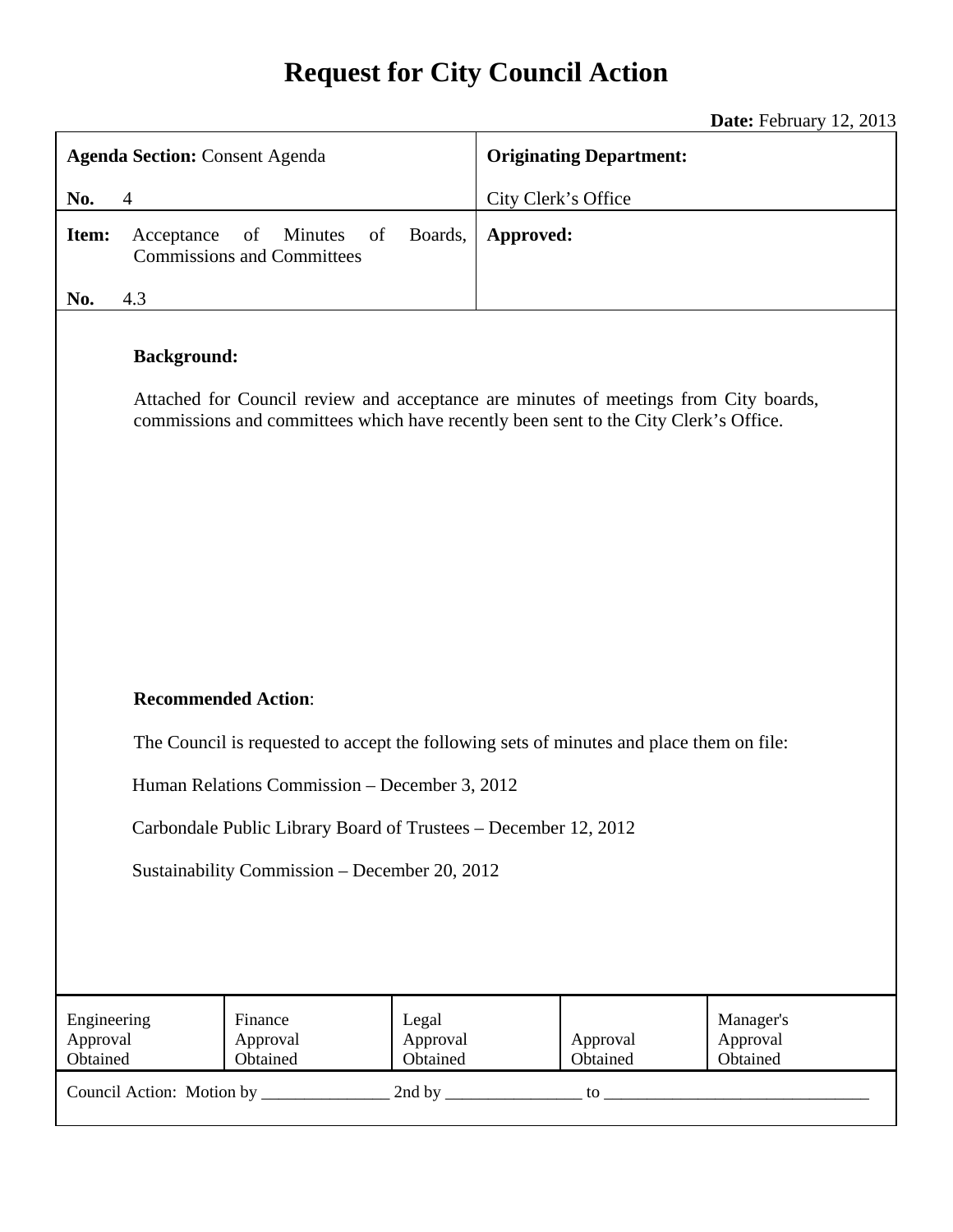

**Commissioners Present:** Jessica Bradshaw, Jeraldine Brown, Joseph Brown, Jerrold Hennrich, Sidney Logwood, Sherry Ratcliffe Taylor, Blaine Tisdale, Dora Weaver

#### **Commissioners Excused**:

#### **Commissioners Absent:**

**Study Circle Staff Present:** Sarah Heyer

**Guests Present:** Tanzania Adams (Student), Tai Cox (Daily Egyptian), Laryncia Dates (Student), Lauren Duncan (Daily Egyptian), Carl Flowers (Resident), Linda Flowers (Resdient), Lt. Mark Goddard (Carbondale Police Department), Dion Hall (Student), Caleb Hale (Southern Illinoisan), Carolin Harvey (Resident), Pepper Holder (Resident), Tony Holsey (Resident), Alfred Jackson (Resident), Robin Johnson (Resident), Kwalee Kemp (Student), Ella Lacey (Resident), Demetrios Layne (Student), Asia Lee (Student), Sandra Litecky (Resident), Kenneth Lynon (Business Owner), Kiera Mallett (Student), Faith Miller (Resident), Elius Reed (NAACP), Lt. Stan Reno (Carbondale Police Department), Nicholas Simpson (Student), Teresa Smith (Resident), Allanté Stubberfield (Student), Antwion Terry (Student), Chad Trisler (SIU Student Rights & Responsibilities), Lt. Harold Tucker (SIUC Dept. of Public Safety), Laron Washington (Business Owner)

**Staff Present**: City Manager Kevin Baity, Councilman Lee Fronabarger, Staff Liaison Deborah McCoy

#### **Call to Order**

The meeting was called to order at 6:30 p.m. by Chair Bradshaw and turned over to Mary Rudasill and Missy Greathouse of the Dispute Resolution Institute. Ms. Rudasill and Ms. Greathouse opened the dialogue regarding the 2012 fall semester house parties. Questions were asked regarding the August 26, 2012 party including arrests and charges, number of people attending the party, level of force used to disperse the crowd, e.g. mace/pepper spray, the nonexistence of a complaint about the party, observation of the police of the party and its attendees, usual procedures for addressing these issues when there is no complaint or when there is a complaint for noise, and the photo that appeared in the Daily Egyptian the next morning. Comments were made regarding the lack of events/activities for African American students, the lack of locations to hold those events/activities, the required security and costs associated with African American events held on campus. Concerns were raised regarding inconsistencies in statements from the Carbondale Police Department about the party versus the police report, policing of predominately black parties as opposed to parties given by non-blacks, and the lack of an inviting and welcoming Carbondale and SIU community. Suggestions were made that information governing parties and capacities, etc., be made available and thought be given to what can be done to make this a more inviting community and campus.

HRC Meeting Notes - Page 2 December 3, 2012

#### **Minutes**

.

Motion was made by Commissioner Logwood and seconded by Commissioner Tisdale. Motion carried.

#### **Announcements**

None

**Public Comments** 

None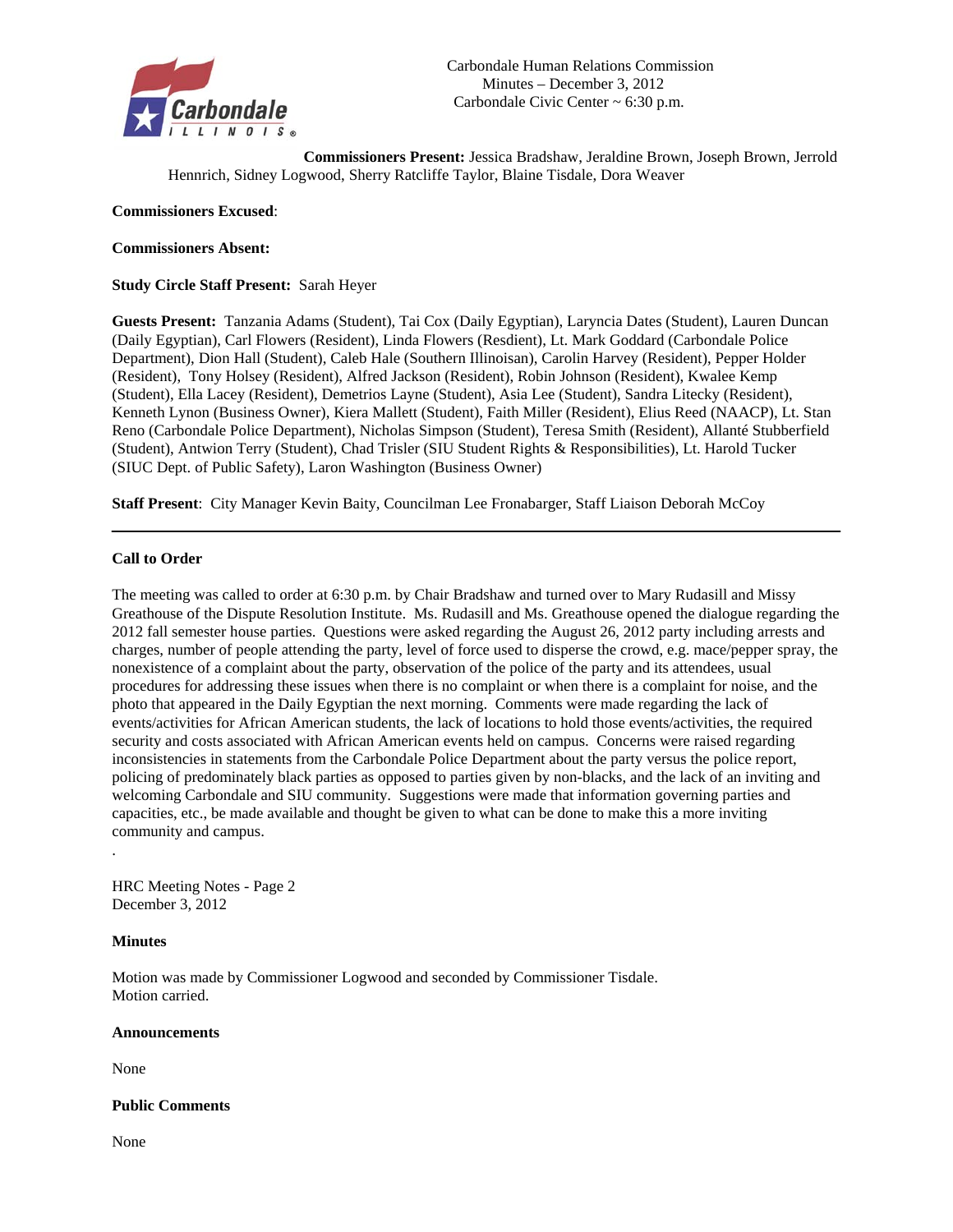#### **Study Circles Report**

Neighborhood Action Group – Meeting Wednesday, December 5, 2012, 5:00 p.m. Topic will be TIF Districts. City Council will host a hearing about the TIF Districts at their meeting on December 11, 2012.

#### **Non-Violent Carbondale Project Progress Report**

Chair Bradshaw announced the group moving ahead with 11 Days of Food Justice, Feb 21 through March 2. Contacting organizations to sponsor events. Posted on Carbondale NonViolent Web site. Next meeting December 10, 2012, at 5:00 p.m. at Civic Center.

#### **Old Business**

Carbondale as a Compassionate City – No update.

Law Enforcement Reports – Commissioner Tisdale reported the letter has been sent to the Carbondale Police Chief requesting a formal report.

HRC Responsibilities, Role, Charges – Commissioner Tisdale commented that he is awaiting feedback on the research regarding subpoena power that he presented at the November meeting. Commissioner Tisdale will e-mail the research to Commissioners which will be discussed at the next meeting.

#### **New Business**

Commissioner Taylor summarized the main points presented during the dialogue: racial profiling, accuracy of police departments, lack of places for black students to party, and students do not feel welcome. She stated that perception is reality and from that a negative brand/image is being created for Carbondale. She suggested that the Commission recognize the issues and develop specific suggestions to submit to City leaders. Commissioner Joseph Brown commented that26% of the SIUC student population is minority, 24% of the minorities are African American, and 37% of the freshmen class is African American. Commissioners discussed equal access to places in the community and monetary motives. Mr. Washington, a local business HRC Meeting Notes – Page 3 December 3, 2012

owner, commented that Carbondale does not feel like an inclusive community. He cited various events and programs, such as Main Street's Brown Bag event, that cater to one audience. Commissioners agreed to revisit the issues raised during the dialogue at the next meeting, follow-up with students, and identify some suggestions to be submitted to City leaders.

**Next Meeting**: January 7, 2013

**Adjournment -** There being no further business, the meeting was adjourned.

\_\_\_\_\_\_\_\_\_\_\_\_\_\_\_\_\_\_\_\_\_\_\_\_\_\_\_\_\_\_\_\_\_\_\_\_\_\_\_\_\_\_\_\_\_\_\_\_

Recorded by Deborah McCoy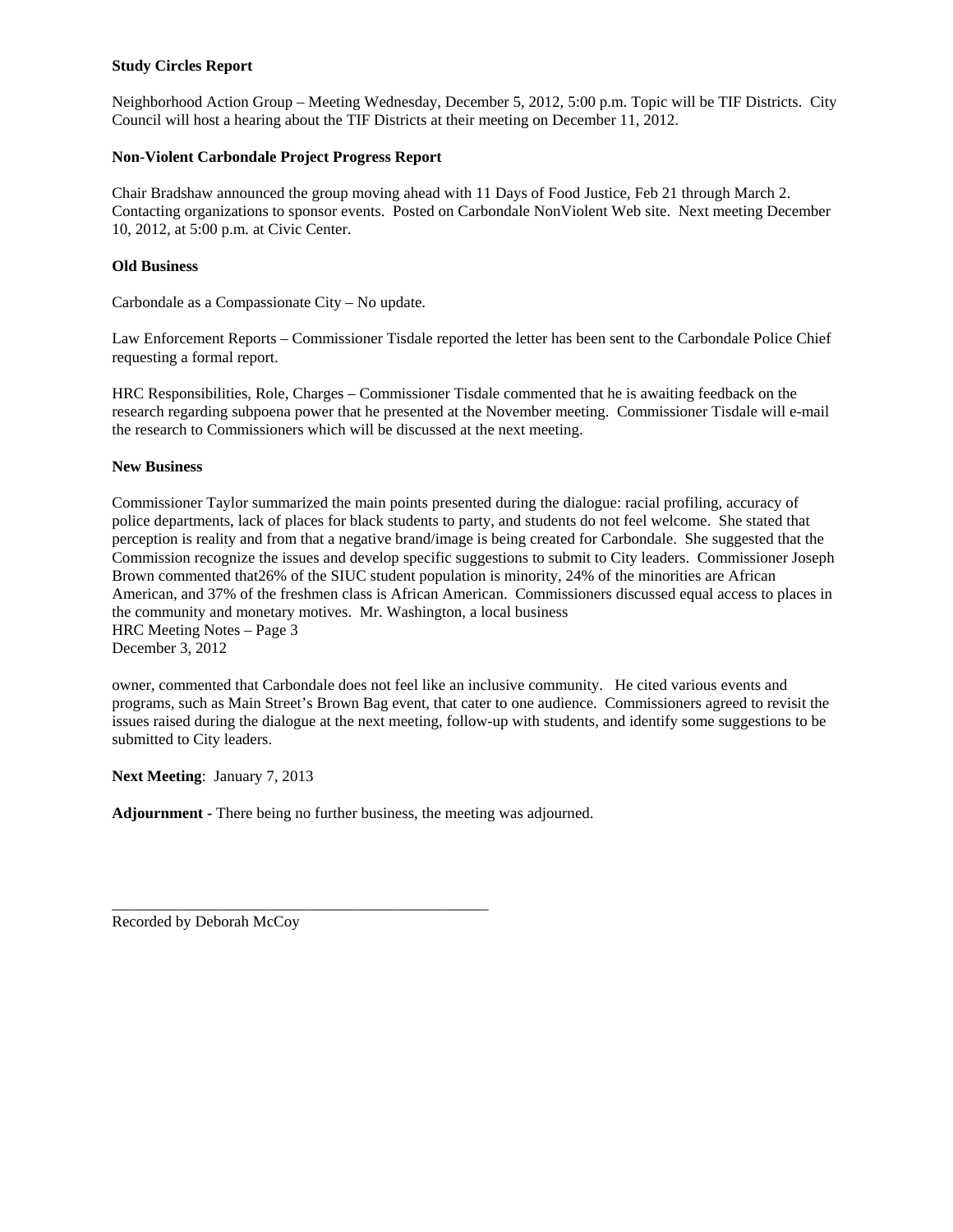Carbondale Public Library Board of Trustees Meeting Room Wednesday, December 12, 2012 **1998 12: 10:30 West Main St.** 405 West Main St. 4:30 p.m. Carbondale, IL 62901

**Call to order.** 

The meeting was called to order at 4:30 pm.

#### **Roll call. Present:**

Roland Person, President (1) Barbara Levine, Vice President (1) Susan Tulis, Secretary Joyce Hayes Harriet Simon (1) Hazel Grant (2) Don Prosser (2) Philip Brown (1)

#### **Absent:**

Julian Pei, Treasurer (1)

The number following the Trustee's name indicates the number of absences this fiscal year.

#### **Staff present:**

Diana Brawley Sussman, Library Director Christine Fine, Circulation and Finance Manager

#### **Visitors present:**

None.

#### **President's report.**

None.

#### **Secretary's report.**

1. Approval of the November 14, 2012 minutes. Susan Tulis made a motion to accept the minutes as presented. Joyce Hayes seconded. MOTION passed unanimously.

MINUTES

#### **Correspondence and communications.**

The library director shared that notices had come regarding public hearings for the proposed TIF districts. Photos from Family Reading Night were shared.

#### **Financial report.**

1. Approval of bills payable, including bills due December16, 2012 to January15, 2013. Harriet Simon made a motion to approve payment of these bills. Susan Tulis seconded. MOTION passed unanimously.

2. Acceptance of the financial report for November 2012.

Christine Fine reported that most items are right in line with the budget, or slightly under projections, so our spending is good. She further explained the audit. Building depreciation is shown on the audit. We asked for support and received it. There was a question about utility bill going down: We received a \$500 rebate. Philip Brown made a motion to accept the financial report. Don Prosser seconded. MOTION passed unanimously.

#### **Librarian's report.**

1. Building and grounds. None to report. See also unfinished business.

2. Review and acceptance of dates closed for 2013. Don Prosser made a MOTION to approve these dates closed. Barbara Levine seconded. MOTION passed unanimously.

3. Review and acceptance of board meeting dates for 2013. Don Prosser made a MOTION to approve these dates closed. Barbara Levine seconded. MOTION passed unanimously. Board meetings will be, as usual, on the second Wednesday of each month at 4:30 pm in the library meeting room. There is one exception: February's meeting will be held on the third Wednesday, 2/20/13 at 4:30 pm in the library meeting room.

4. Review and acceptance of investment policy. Barbara Levine made a MOTION to accept the investment policy. Hazel Grant seconded. MOTION passed unanimously.

5. Review of executive session minutes. Don Prosser made a motion to keep the minutes closed. Harriet Simon seconded. MOTION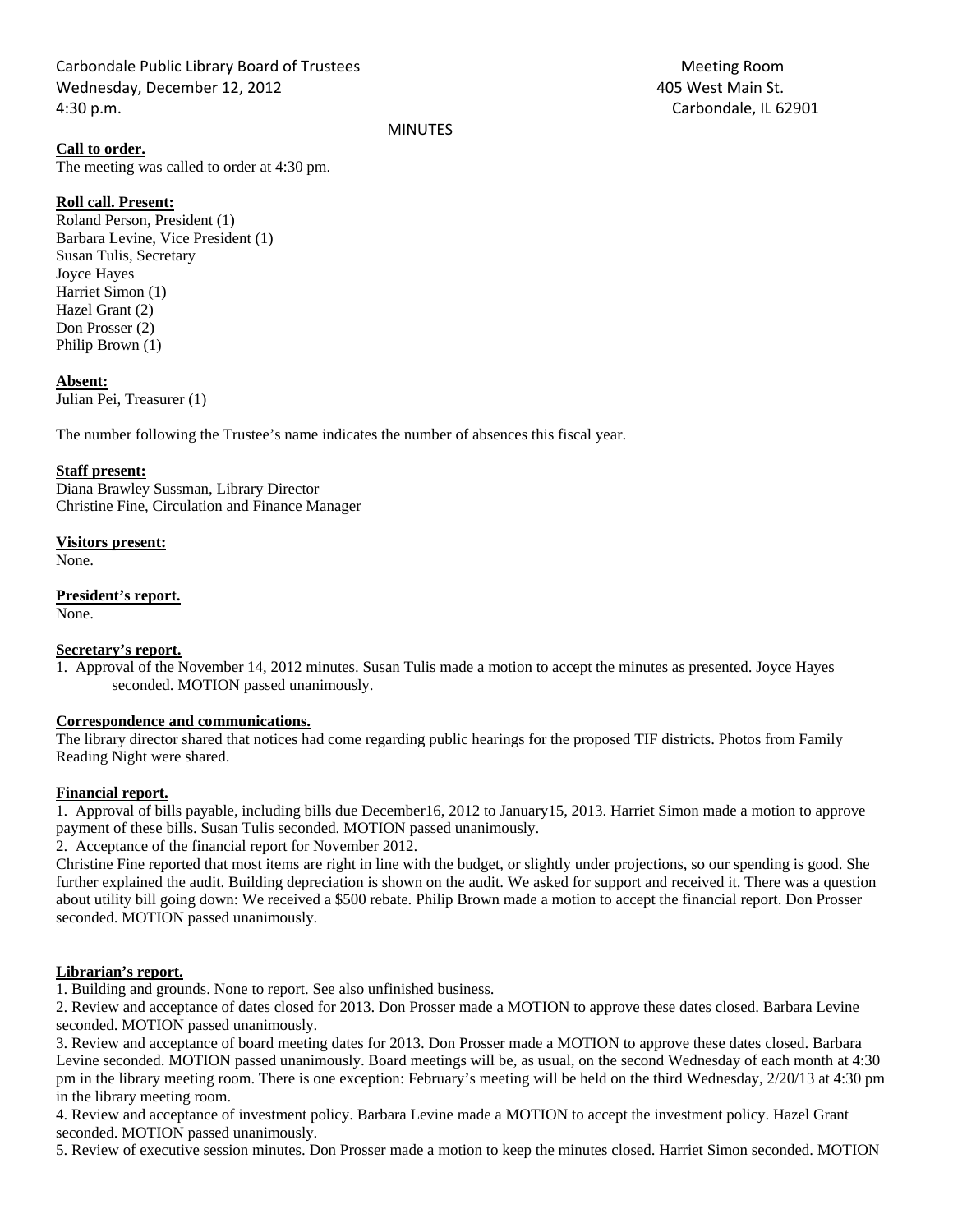### Carbondale Public Library Board of Trustees Meeting Room Wednesday, December 12, 2012 and the state of the state of the 405 West Main St. 4:30 p.m. Carbondale, IL 62901

#### MINUTES

passed unanimously.

6. Consideration of e-rate service related bids. Tabled.

7. Review of levy hearing. Comments from the City Council were summarized for the board. The board noted that it is important to note that while our levy is similar to the city's it is our sole major source of revenue, while the levy is only a portion of the city's budget.

8. Other. None.

#### **Committee reports.**

#### **Unfinished business.**

1. Entryway awnings and Live and Learn Construction Grant for remodeling. Reviewed the Live and Learn Construction grant application in progress and agreed by consensus to pursue grant funding for the proposed projects with the budget described.

#### **New business.**

None.

## **Other.**

None.

#### **Adjournment.**

Adjourned at 5:20pm

#### **Respectfully submitted:**

Susan Tulis, Secretary

#### **Prepared by:**

Diana Brawley Sussman, Library Director

Next Board Meetings for 2013 (all in Public Library meeting room, 4:30 p.m.): January 9, February 20 (February's meeting will be on the third Wednesday of the month.), March 13, April 10, May 8, June 12, July 10, August 14, September 11, October 9, November 13, December 11.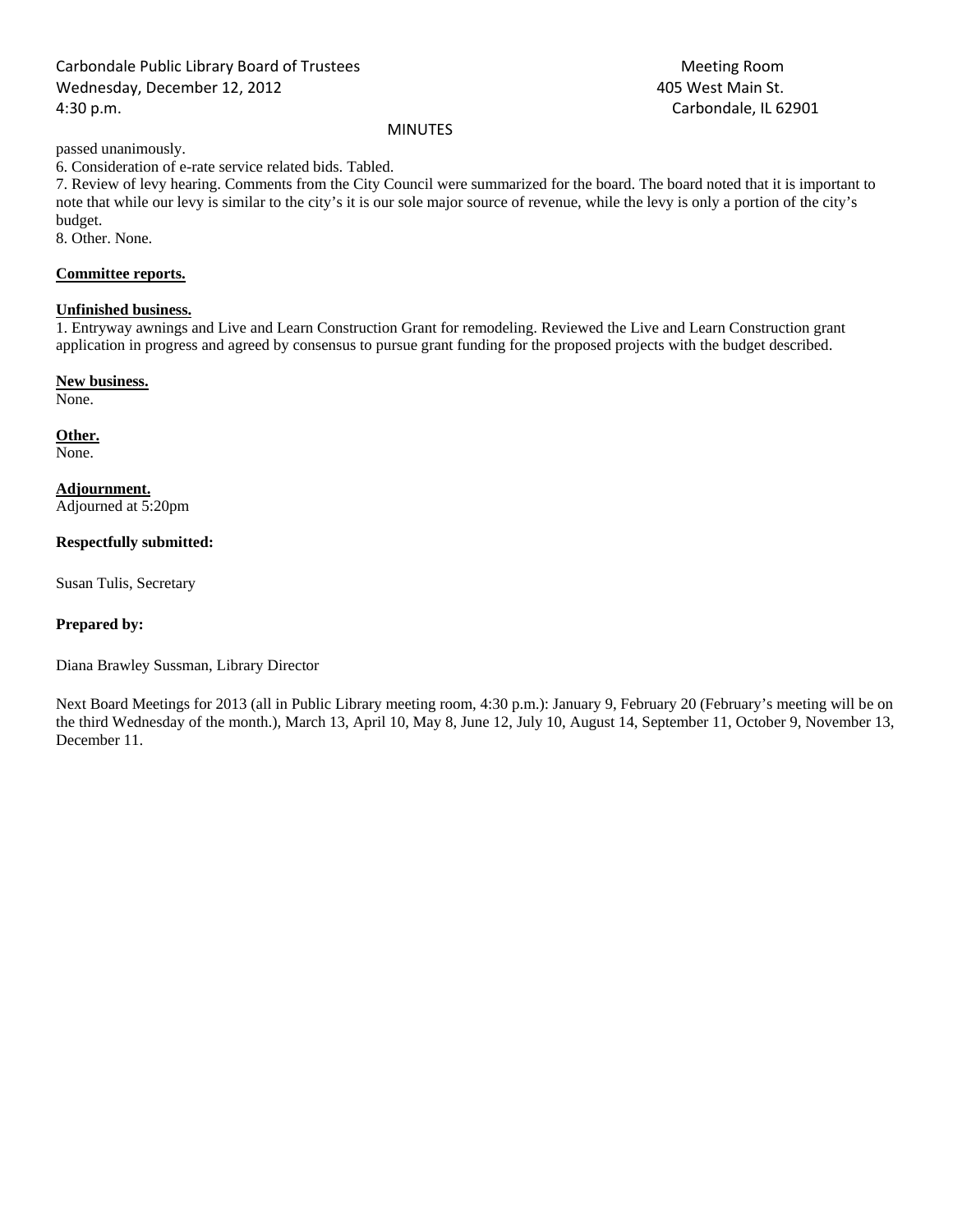# **MINUTES City of Carbondale Sustainability Commission Thursday, December 20, 2012 City Hall / Civic Center – 6:00 p.m***.*

| <b>Roll Call:</b><br>$1_{-}$ | Mr. Kunath called the meeting to order at 6:04 p.m.                                             |
|------------------------------|-------------------------------------------------------------------------------------------------|
| <b>Members Present:</b>      | Ms. Romaine Wagner, Mr. Bobell, Mr. Beck, Mr. Kunath, Ms. Trotter,<br>Mr. Stewardson, Mr. Monty |
| <b>Members Absent:</b>       | Mr. Wodika, Ms. Pimental, Mr. Thorne                                                            |
| <b>Staff Present:</b>        | Loren Polley                                                                                    |
| <b>Others Present:</b>       |                                                                                                 |

**Minutes**: Motion by Ms. Trotter, all in favor, or approval of November 15, 2012, minutes

#### 2. **Communications:**

Review of the October, 2012 Status Report of the Former Koppers Wood-Treating Site. Contact is made and no date for visit has been established yet. Received the October 2012 Status Report.

#### 3. **Old Business:**

**Energy Committee –** Energy Aggregation has been the focus of the committee. Mr. Beck brought it to attention that sales representatives from random energy companies are going door to door trying to hustle people into joining their company before the City of Carbondale gets their plan established. The solicitors are still present within the Carbondale area.

**Bike Path /Green Space Committee** Ms. Romaine-Wagner brought a proposed 5.7 mile bike path to the Commission's attention written by herself and Mr. Wodika. The plan had different bike path signs included. Need to take a hard copy directly to the City Manager, Mr. Baity. Mr. Stewardson motioned, Mr. Beck second, all in favor. Budget season is coming up, so there is a rush to get this plan before council as soon as possible. Need more promotions for the more bike paths. Need safe paths around town. Need a good and solid comprehensive plan. Need more input on where to properly place bike lanes or paths. It was also discussed of how to possibly make vacant lots within the city "green" spaces. We need to define the actual definition of what is considered "green space". Tree Committee may be merged as a part of this subcommittee.

**Recycling Committee –** Discussions continue on options for apartments to recycle. The committee would like to see stricter volume limits on trash as a way to encourage more recycling. Discussions continue on community based and commercial composting possibilities. The Governor vetoed the bill on plastic bags. Send emails to the Chamber of Commerce as well as Carbondale Main Street for any thoughts on how Styrofoam can be used less and hopefully banned all together. Styrofoam ban needs to be a top priority. A Styrofoam representative would like to come and explain how Styrofoam is a "good thing.

4. **New Business:** Subcommittee meetings are moved to the first Thursday of the month.